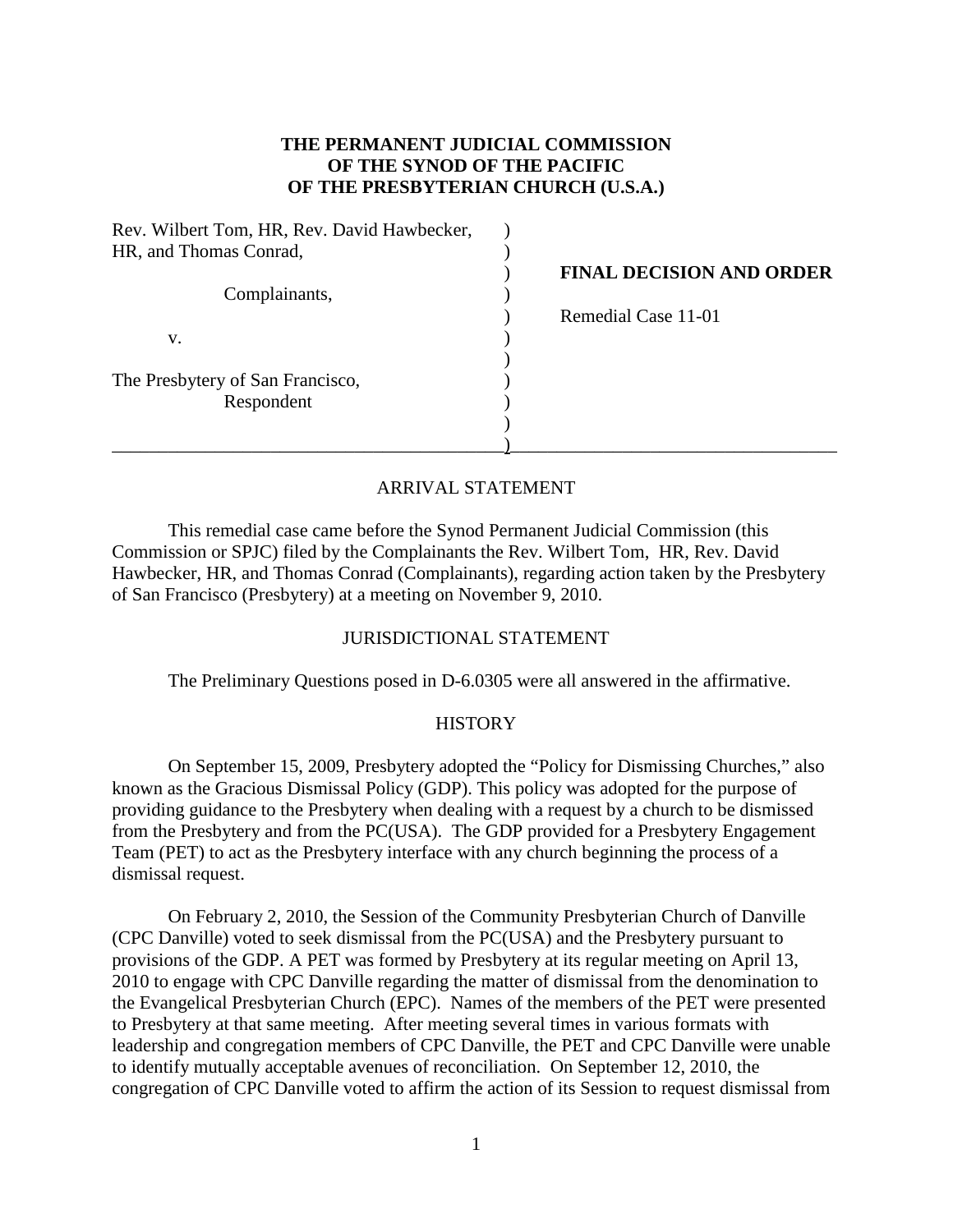the Presbytery and the PC(USA). A special informational meeting of Presbytery was held on October 12, 2010 to discuss PET recommended Terms of Dismissal in advance of the vote scheduled for November 9, 2010.

At its regular meeting on November 9, 2010, Presbytery received the final report of the PET and took three actions relevant to these recommendations. First, the Presbytery voted to suspend the GDP for future potential applications following the CPC Danville case. Second, consistent with provisions of the GDP, Presbytery voted with a two-thirds majority to limit debate and amendments or tabling. Third, Presbytery voted by written ballot (167 yes, 41 no, 4 abstain) to accept the terms of dismissal negotiated by the PET. Terms included payment of \$108,640 by CPC Danville to Presbytery in lieu of future declining per capita and a commitment by CPC Danville to pay an annual amount of \$42,500 for five years in quarterly installments to maintain support for PC(USA) missionaries, ministries, and ministers.

The original complaint was filed by Complainants on February 2, 2011, in response to a vote of the Presbytery on November 9, 2010, to approve the dismissal of the CPC Danville from the PC(USA) to the (EPC).

Subsequent to the filing of the complaint, the Preliminary Questions (D-6.0305) were answered in the affirmative by the Moderator and Clerk of the SPJC on March 5, 2011. The case was accepted for trial.

In July of 2011, at the request of the parties, the case was continued to allow exploration of mediation to settle the dispute raised by Complainants. Mediation proved to be unsuccessful and the case was scheduled for trial in March of 2012.

Complainant filed an Amended Remedial Complaint on September 29, 2011 (received by the SPJC on October 5, 2011). After review, the Moderator and Clerk of the SPJC determined the Amended Remedial Complaint would only be considered if re-written in a clarified form to correct inconsistencies in form. The First Amended Complaint as Clarified was received by the SPJC on October 17, 2011. The Moderator and Clerk of the SPJC ruled that the Amended Remedial Complaint as Clarified would be accepted on the condition that it was clarification of the original complaint, not a new version of the complaint.

The Committee of Counsel for Presbytery filed a Motion to Dismiss the First Amended Remedial Complaint as Clarified on November 14, 2011. At the Pre-Trial Conference on November 29, 2011, the Moderator and Clerk informed the parties the Motion to Dismiss would be considered by the whole SPJC at the time of trial.

#### APPEARANCES

Complainants Tom Conrad, Rev. David Hawbecker, and Rev. Wilbert Tom were in attendance and were represented by Counsel JoAn Blackstone. Kurt Franklin, Linda Lee, and Rev. Joan Huff represented Presbytery as Committee of Counsel.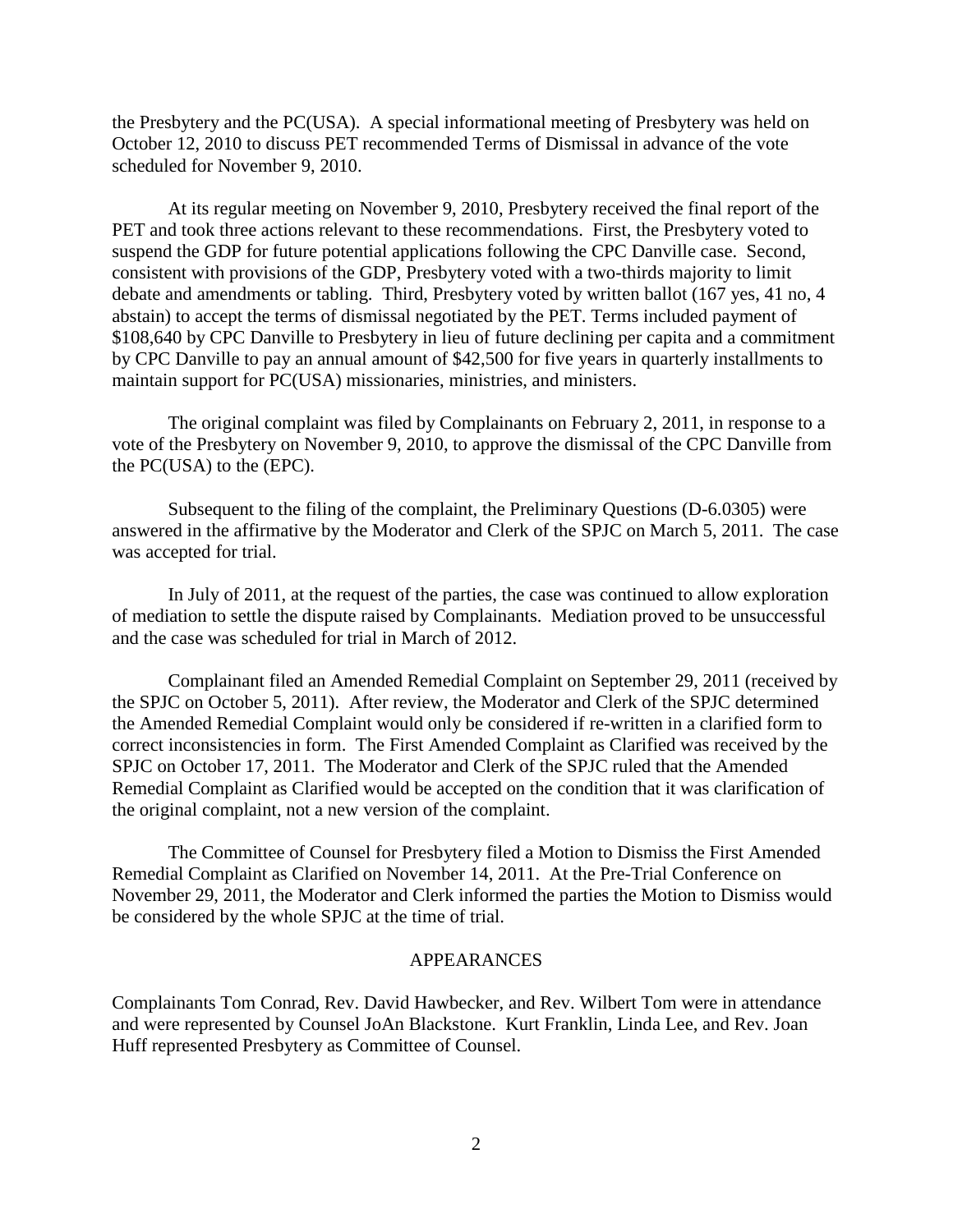### CHALLENGE TO COMPOSITION OF THE COMMISSION

Complainants challenged Commissioner Kenneth Robbins pursuant to D-7.0401b (2). The remaining members of the SPJC voted to deny the challenge.

### MOTION TO DISMISS

At the opening of the trial, the SPJC heard oral argument from the parties regarding Respondent's Motion to Dismiss First Amended Complaint as Clarified (MTD). The SPJC took the matter under submission following oral argument. After considering written and oral argument of the parties, the SPJC denies the motion. The SPJC holds that the MTD, as drafted, seeks dismissal of the entire First Amended Complaint. By its denial of the MTD, the SPJC does not intend to preclude itself from determining at trial whether each individual specification of error states facts sufficient to state a claim.

### SPECIFICATIONS OF ERROR

**Note 1.** All references to the Book of Order in these Specifications of Error are to the 2009-2011 version of the Book of Order.

**Note 2.** These Specifications of Error refer to those found in the First Amended Remedial Complaint as Clarified submitted by Complainants, dated October 14, 2011 and received by the Synod office on October 17, 2011.

*Specification of Error No. 1. Complainants contend that the Presbytery's vote of November 9, 2010, to approve dismissal of the CPCD under terms which included Presbytery's relinquishment of any and all interests of the PCUSA in the Property without compensation in favor of the EPC is an action which is based on an error in Constitutional interpretation, in that the Presbytery does not own the Property but holds the Property in trust for the use and benefit of the PCUSA (G-8.0201).*

This specification of error is not sustained.

See rationale under Specification of Error No. 4

*Specification of Error No. 2. The Presbytery failed to meet its Constitutional responsibility as trustee in accordance with the Form of Government Part G, Chapter VIII of the Book of Order. As trustee, the Presbytery is obligated to act on behalf of the greater church, to ensure that all property held or used by its particular churches and their respective congregations is held, used and applied in a manner that faithfully advances and serves the ministry and witness of the PCUSA.* 

This specification of error is not sustained.

See rationale under Specification of Error No. 4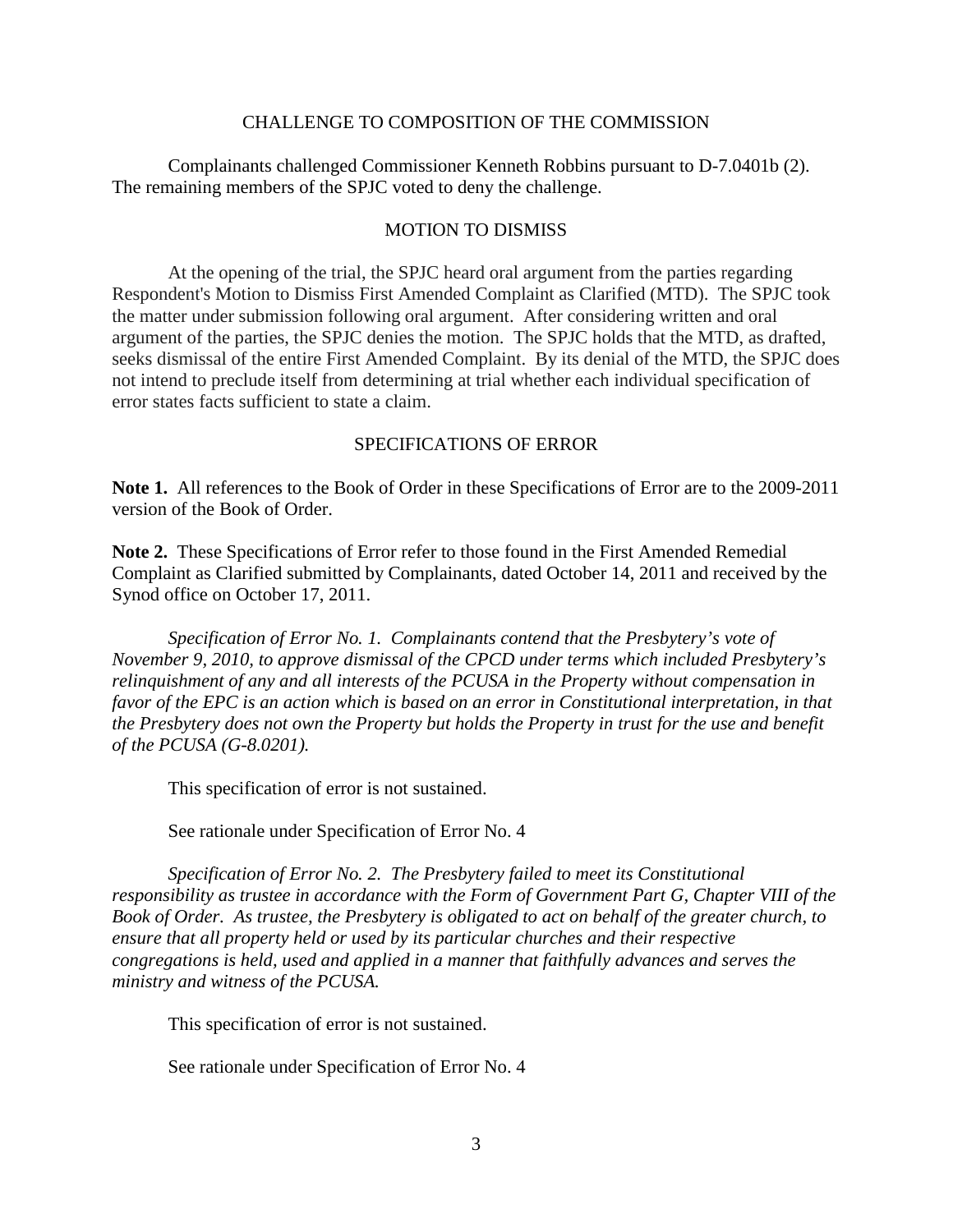*Specification of Error No. 3. Instead of acting as a faithful trustee on behalf of the PCUSA, the Presbytery voted to dismiss the CPCD under terms that provided the Presbytery would execute quit claim deeds and simply give the Property to another denomination without any compensation. Complainants are informed and believe the fair market value of the Property is in the millions of dollars. The agreed payment of \$108,640 from the CPCD was "in lieu of future declining Per Capita," and the \$42,500 quarterly payment for five years was committed by the CPCD for the support of "targeted PC(USA) missionaries, ministers," and were in no way associated with the EPC's purported acquisition of the property.*

This specification of error is not sustained.

No admissible evidence was presented at trial to support this specification of error that the property was to be transferred to another denomination.

See further rationale under Specification of Error No. 4

*Specification of Error No. 4. The Presbytery acted against the Constitution of the PCUSA in that it failed to hold, use, apply, transfer or sell the Property for the benefit of the PCUSA. G-8.0301 provides:*

*"Whenever property of, or held for, a particular church of the Presbyterian Church (U.S.A.) ceases to be used by that church as a particular church of the Presbyterian Church (U.S.A.) in accordance with this Constitution, such property shall be held, used, applied, transferred or sold as provided by the presbytery. [Bold emphasis added].* 

*Taken together, the provisions of Part G Chapter VIII require the Presbytery to act as a faithful trustee on behalf of the PCUSA in exercising its responsibility and power under the abovereferenced Chapter and at Part G Chapter XI, to "divide, dismiss, or dissolve churches in consultation with their members" (G-11.0103i). By its vote on November 9, 2010, the Presbytery failed to act as a faithful trustee under the Constitution.* 

This specification of error is not sustained.

a. Complainants and Respondent stipulated the trust provisions of G-8.0201apply to the property of CPC Danville. Under the provisions of the trust clause, property held by a congregation is held in trust for the use and benefit of the PC(USA).

b. Under G-11.0103i, Presbytery has the authority to dismiss a church in consultation with its members to another reformed body. After the request by the CPC Danville session for dismissal, Presbytery appointed a PET. Following consultation with and a vote by the congregation, and an informational meeting of the Presbytery, the Presbytery voted to dismiss the congregation to the EPC pursuant to the terms agreed upon in the Terms of Dismissal. Among the terms was the obligation of CPC Danville to contribute specific payments to Presbytery for Per Capita and Mission.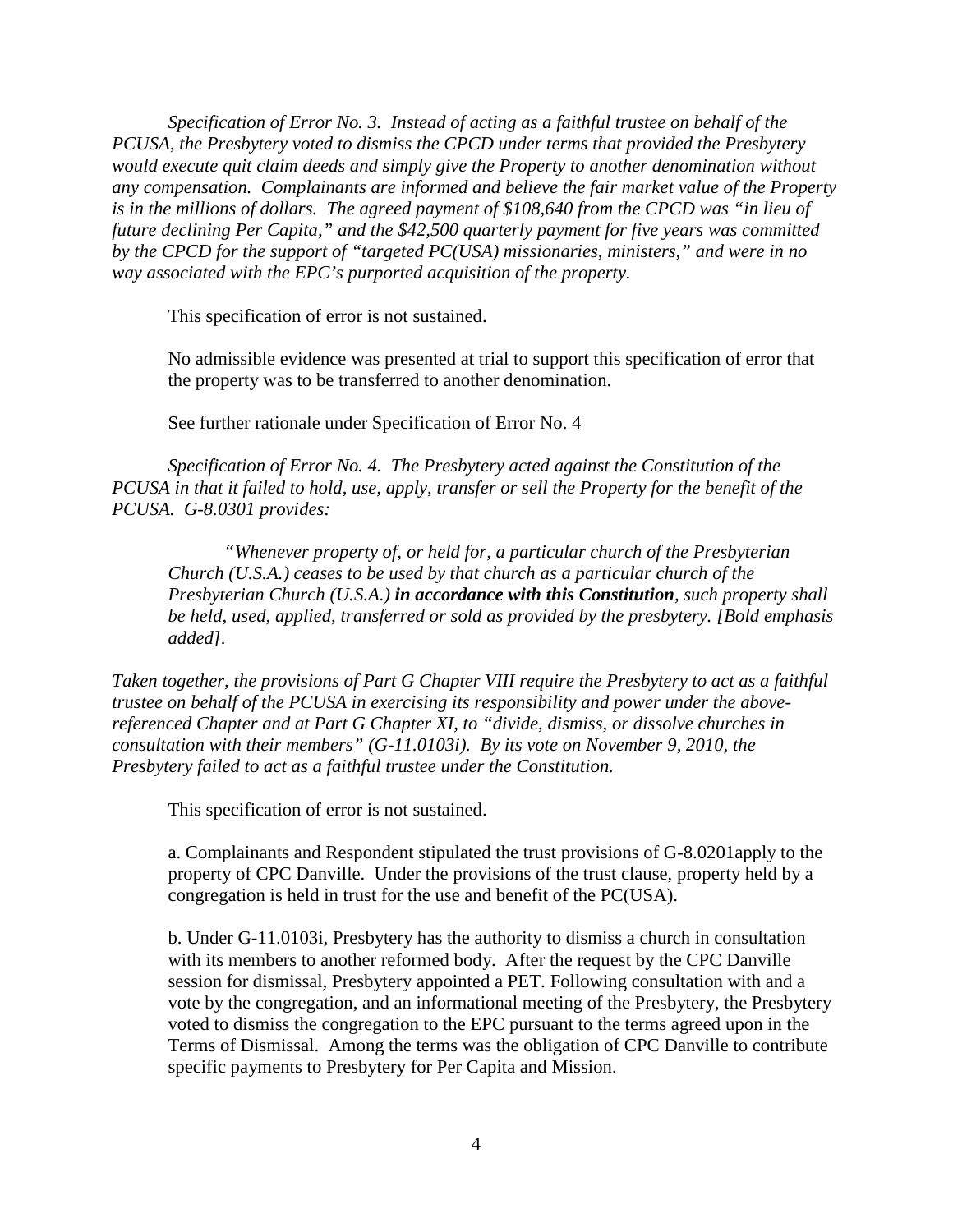c. Concurrent with dismissal, pursuant to G-8.0301, the property of CPC Danville was required to be held, used, applied, transferred, or sold as provided by Presbytery. In the exercise of that discretion, Presbytery, consistent with its policy, determined to transfer by quit claim deed its interest in the CPC Danville property upon dismissal of the church to the EPC.

d. In good faith, Presbytery determined that acceptance of the PET recommendations for dismissal would best serve the overall witness and ministry of the Church of Jesus Christ, thus benefitting the PC(USA).

*Specification of Error No. 5. The Presbytery acted contrary to its responsibilities set forth at G-11.0103 (a) and (b) of the Constitution of the PCUSA (Book of Order) in its geographic area in and around Danville, California, in transferring property of the PCUSA without any consideration for the costs involved in starting new ministries for the PCUSA within that geographic area.* 

This specification of error is not sustained because Complainants did not meet their burden of proof.

*Specification of Error No. 6. The Presbytery erred in basing its action on its narrow focus on and understanding of its own flawed "Gracious Dismissal Policy," thereby failing to seek or obtain appropriate legal counsel or to consider and give appropriate weight to the Constitution of the PCUSA (Book of Order) as authoritatively interpreted with respect to Constitutional duties and responsibilities.* 

This specification of error is not sustained because it fails to state a claim upon which relief can be granted. In the alternative, the Complainants did not meet their burden of proof.

*Specification of Error No. 7. The Presbytery erred in failing to determine or consider the unequivocal legal rights of the PCUSA to the subject Property under applicable state law.* 

This specification of error is not sustained because it fails to state a claim upon which relief can be granted.

*Specification of Error No. 8. The Presbytery erred in voting to dismiss the CPCD to the EPC and include a transfer of PCUSA property with the dismissal. The EPC has a form of government in which church property is owned by individual churches within its denomination. Such a dismissal is therefore tantamount to or part of a process of a Constitutionally impermissible dismissal of a church with "its" property to independent status.* 

This specification of error is not sustained because it fails to state a claim upon which relief can be granted. In the alternative, the Complainant did not meet its burden of proof.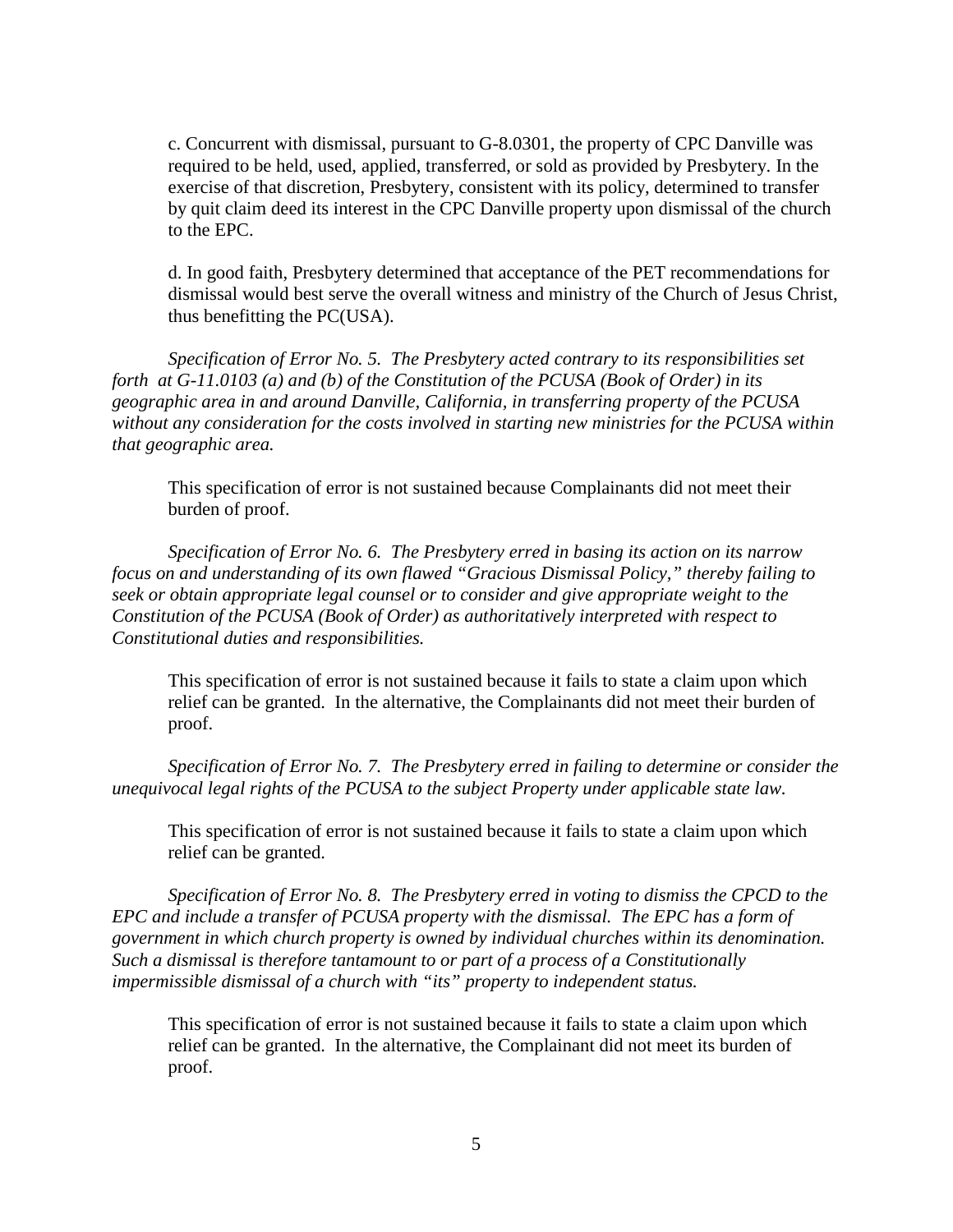*Specification of Error No. 9. The Presbytery failed to act in a manner consistent with its own policy commitment to openness and transparency in a dismissal process (Page 2 of Exhibit "A"), in that no minutes or other record of meetings between members of its "PET" (Presbytery Engagement Team) and representatives of the CPCD were kept or made available for inspection by members of Presbytery.*

This specification of error is not sustained because it fails to state a claim upon which relief can be granted. The specification of error does not identify any authority requiring formal minutes to be kept by the PET.

In the alternative, Complainants did not meet their burden of proof. Both the documentary evidence and testimony at trial showed a consistent and deliberate effort by the PET and Presbytery leadership to communicate in an open and transparent manner. The PET regularly made reports of its meetings to Presbytery.

*Specification of Error No. 10. In ignoring the considerable conflict of interest that existed by virtue of the roles of CPCD's senior pastor in preparing the Presbytery's Gracious Dismissal Policy, soon thereafter seeking dismissal of the church he serves, and negotiating terms of that dismissal on behalf of his congregation, the Presbytery failed to act in accordance with its responsibility "to provide pastoral care for the churches and members of Presbytery .." (G-11.0103g), but rather chose to engage in a hurried negotiation of terms of dismissal without first employing a listening process or other means of discernment that would assist in determining whether and to what extent members of the CPCD were misinformed or misled as to the effect of a dismissal from the PCUSA to the EPC.* 

This specification of error was withdrawn by Complainants during the trial.

*Specification of Error No. 11. The Presbytery erred in following a process of "engagement" through which it effectively delegated equal power to the CPCD to determine the terms of its dismissal. As authoritatively interpreted, G-11.o103i does not permit a delegation of a presbytery's power "to divide, dismiss, or dissolve churches …."*

This specification of error was withdrawn by Complainants during the trial.

*Specification of Error No. 12. In approving a dismissal of the CPCD to the EPC, the Presbytery erred in failing to determine whether the receiving body's organization is conformed to the doctrines and order of the PCUSA, including satisfying itself about whether this is true of a transitional presbytery of the EPC.* 

This specification of error is not sustained because it fails to state a claim upon which relief can be granted. In the alternative, Complainants did not meet their burden of proof. No evidence was presented at trial indicating that Presbytery failed to satisfy itself as to the eligibility of the EPC to receive CPC Danville.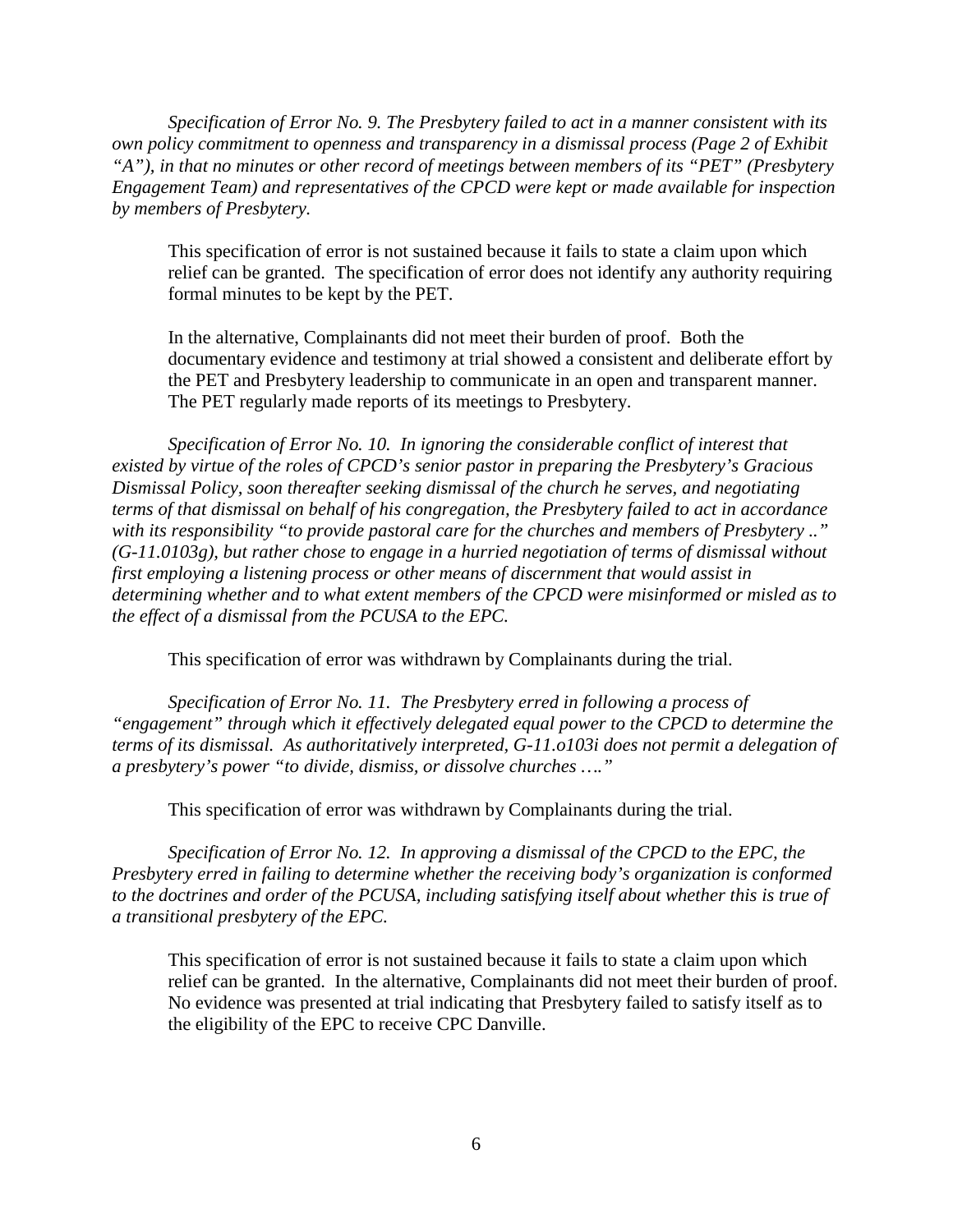*Specification of Error No. 13. In failing to ascertain CPCD's financial ability to pay and in failing to consider alternatives to an immediate, outright gift of PCUSA property, the Presbytery disregarded both its duty as trustee for the PCUSA (G-8.0201) and its responsibility "to provide pastoral care for the churches and members of presbytery…" (G-11.0103g.)*

This specification of error is not sustained.

This specification of error contains two allegations. With respect to the allegation under G-8.0201, see answer to specification of error No. 4. With respect to the allegation under G-11.0103g, Complainants did not meet the burden of proof. The evidence presented at trial suggested that pastoral care was intentionally provided by the PET.

### **COMMENT**

Remarks were made during the trial regarding the potential precedent of this case. The Commission notes from the record that the GDP which provided the basis for this case has been suspended. Efforts are underway to revise the policy and this Commission encourages the completion of that work. This Commission further notes that any succeeding case will be decided on its own facts and the decisions of the SPJC are not binding precedent.

### REQUEST FOR RELIEF

Since no specification of error is sustained, the request for relief in the First Amended Complaint as Clarified is denied.

### DECISION AND ORDER

IT IS THEREFORE ORDERED that the November 9, 2010 action of the Presbytery to dismiss the CPC Danville pursuant to the Terms of Dismissal is upheld.

IT IS FURTHER ORDERED that the Stated Clerk of the Presbytery of San Francisco report this Decision to the Presbytery at its first meeting following this notice, that the Presbytery enter the full Decision upon its minutes, and that an excerpt from those minutes showing entry of the Decision be sent to the Stated Clerk of the Synod (D-7.0701).

IT IS FURTHER ORDERED that the Stated Clerk of the Synod of the Pacific report this Decision to the Synod at its first meeting following this notice, that the Synod enter the full Decision upon its minutes (D-7.0701).

### ABSENCES

Joan Fong, Commissioner from the Presbytery of San Francisco, was recused and took no part in the deliberations of this case.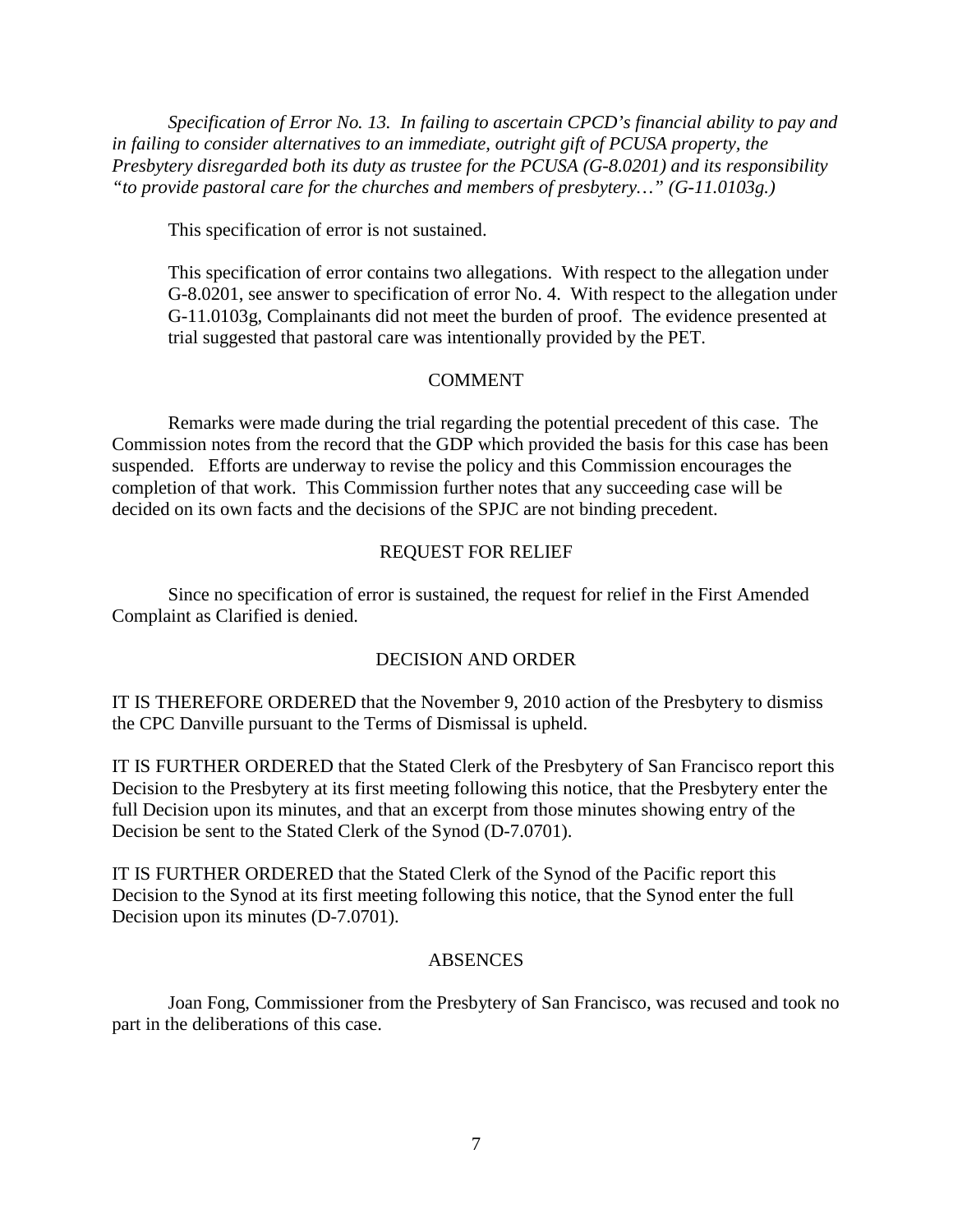### DATE

Dated this 23<sup>rd</sup> day of March, 2012.

 $Signed$ 

Ruth Goldthwaite, Moderator Permanent Judicial Commission of the Synod of the Pacific

Ronald W. McCune, Clerk Permanent Judicial Commission of the Synod of the Pacific

\_\_\_\_\_\_\_\_\_\_\_\_\_\_\_\_\_\_\_\_\_\_\_\_\_\_\_\_\_\_\_\_\_\_\_\_\_\_\_\_\_\_\_\_\_\_\_

### **CERTIFICATES**

We certify that the foregoing is a full and correct copy of the decision of the Permanent Judicial Commission of the Synod of the Pacific, Presbyterian Church (U.S.A.), in the Remedial Case11-01, Rev. Wilbert Tom, et al, Complainants, v. The Presbytery of San Francisco, Respondent, made and announced at San Francisco, CA on March 23, 2012.

Ruth Goldthwaite, Moderator Permanent Judicial Commission of the Synod of the Pacific

\_\_\_\_\_\_\_\_\_\_\_\_\_\_\_\_\_\_\_\_\_\_\_\_\_\_\_\_\_\_\_\_\_\_

\_\_\_\_\_\_\_\_\_\_\_\_\_\_\_\_\_\_\_\_\_\_\_\_\_\_\_\_\_\_\_\_\_\_\_

Ronald McCune, Clerk Permanent Judicial Commission of the Synod of the Pacific

I certify that I did transmit a certified copy of the foregoing to the following persons by certified mail, return receipt requested, directing Wendy G. Warner to deposit it in the United States mail at Modesto, CA, on March 26, 2012.

The Rev. Wendy G. Warner, Stated Clerk The Rev. Katherine Runyeon, Stated Clerk Synod of the Pacific The Presbytery of San Francisco 200 Kentucky St, Suite B 2024 Durant Avenue Petaluma, CA 94952-3825 Berkeley, CA 94704-1587